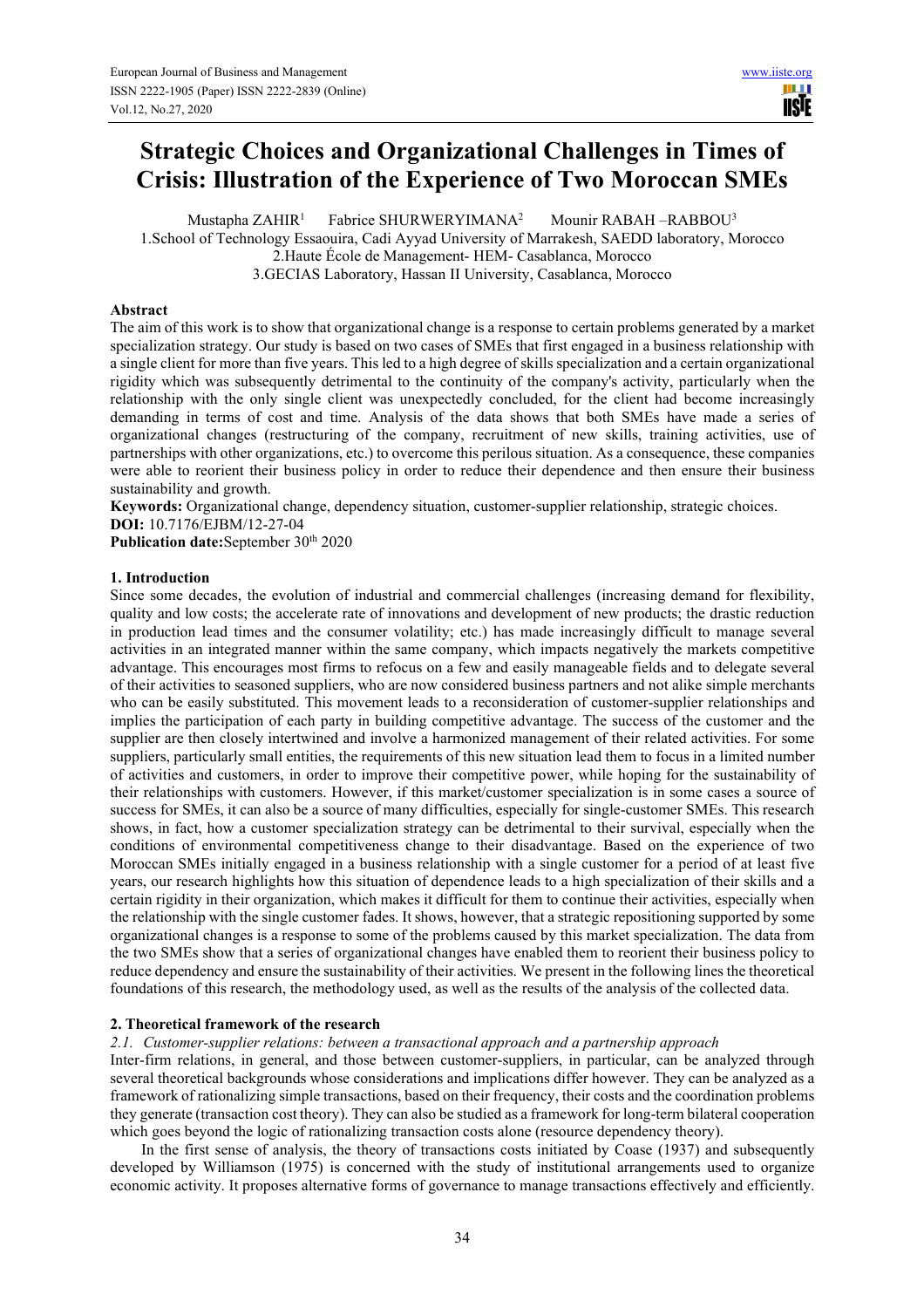In particular, it takes into account the uncertainty of the environment, the frequency of the transactions and the degree of the assets specificity needed to carry out these transactions, in order to explain the choice between the market, the hybrid form or the hierarchy, considered by Williamson (1985) as the three alternative forms of organization of economic activities. Uncertainty would result, on one side, from the informational asymmetry between the parties to the relationship and, on the other side, from the inability to predict all the scenarios that may arise because of the limited rationality of the actors and also because of the complexity of the environment, which has become increasingly turbulent (Williamson, 1975). Thus, depending on the perception of this uncertainty (low or high), some authors (Coeurderoy and Quelin, 1998) show that firms can either internalize its effects (when it is low) or pass them to their suppliers (when it is high).

About the specificity of assets, every company needs a number of tangible and intangible assets to streamline its value chain, and therefore relies on other companies to acquire them. However, given that, in general, any asset in a transaction is characterized by a level of specificity<sup>1</sup> that necessarily influences the nature of the relationship between the parties, it turns out that the more specific the asset required for a transaction, the more firms will choose to use the market rather than the hierarchy. However, it is recognized that some firms may also choose to enter into long-term relationships, like partnership, given their competitive expectations. Finally, the frequency of transactions is considered to choose a better mode of governance of transactions according to the comparative efficiency of each organizational alternative. In this sense, if the transaction is one-off, it is in the company's interest to resort to the market. If, on the contrary, it is recurrent, the choice of a relational type of governance mode will be favored (Rinehart et al., 2004).

However, despite the interest and importance of this approach in the analysis of inter-organizational relationships, it allows only a partial analysis and understanding of the current dynamics of these relationships. It considers a customer-supplier relationship to be an efficient way of organizing as long as it minimizes transaction costs. It fails, however, to take into account the impact of the duration (past and expected future of the relationships) and the social embeddedness of certain relationships (resulting from the multiplicity of personal networks) which would limit the emergence of deviant behavior and opportunism (Dwyer et al, 1987; Quélin, 2003), through effects of reputation, intimacy and emotional greatness (Granovetter, 1973). Letourner (1994) also demonstrates that in partnerships, exchanges are not independent episodes but rather take place in a dynamic stream of the relationship, building on previous episodes (learning) and reciprocal adaptation (interactions).

Furthermore, in view of the rising complexity, the speed of change and the rapid obsolescence of products, it is becoming increasingly consistent that the creation and coordination of sustainable customer-supplier relationships no longer takes only into account the level of transaction costs. Some works point out that a firm may resort to partnership not only for reasons of economic efficiency, but also and above all for organizational and social considerations and for access to external skills; this further underscores the importance of interdependence in the formation of such relationships (Altersohn, 1992; Saget 1988; Dwyer et al, 1987; Quélin, 2003). Hence the usefulness of using resource dependency theory to capture these types of relationships.

This theory, derived from resource-based approaches, generally considers that organizations do not have sufficient resources and skills to meet the needs of clients, which is why the overriding logic of cooperation would be to borrow resources and skills from external partners (Soussi, 2002; Donada and Kesseler, 1997; Hamel and Prahalad, 1990; Zahir, 2015). Thus, as noted by Donada and Kesseler (1997), in accordance with the studies of Lamming (1993), Garel (1994), Donada (1997) and Laigle (1996), suppliers with a portfolio of scarce and rentgenerating resources sought by customers would earn much higher returns than those without. Hence the importance of strategic resources (specific assets, learning capabilities, etc.) as a discriminating factor for supplier firms. Thus, many companies would increasingly join together in common projects leading to mutual and sustainable interdependent relationships, as soon as they find an interest in working together (Midler et al., 1997; Rejeb et Ghorbel, 2004; Dwyer et al, 1987; Quélin, 2003; Zahir, 2015). Nowadays, to be successful, companies must acquire and create new knowledge, disseminate it inside and quickly incorporate it into new technology and products, as to continuously develop innovations (Martínez-Costa et al*.*, 2019). Innovation opportunities are strategic components through the combination of know-how between the contractor and the subcontractors which are considered as suppliers with innovation and absorptive capacities (Nwokocha et al., 2019).

In this type of relationship, it is common for the parties to invest in assets specific to the relationship in order to strengthen their ties and allow the relationship to develop over time. Selnes and Sallis (2003) and Chang and Gotcher (2007) especially emphasize that relationship specific assets enhance learning within the relationship and add value for the partners through the development of common relationship capital (Zahir, 2015). This would encourage some providers, especially those that are small and have limited resources, to focus on the activities of a limited number of specific clients, enabling them to offer products and services that are better suited to their needs, despite the risks traditionally associated with specific investments (especially the risk of opportunism). It

<sup>&</sup>lt;sup>1</sup> Assets are considered to be specific when a durable investment must be undertaken to support a particular transaction and that investment is not redeployable to other transactions, given their specialization, their location or the absence of a second-hand market (Brousseau, 1993).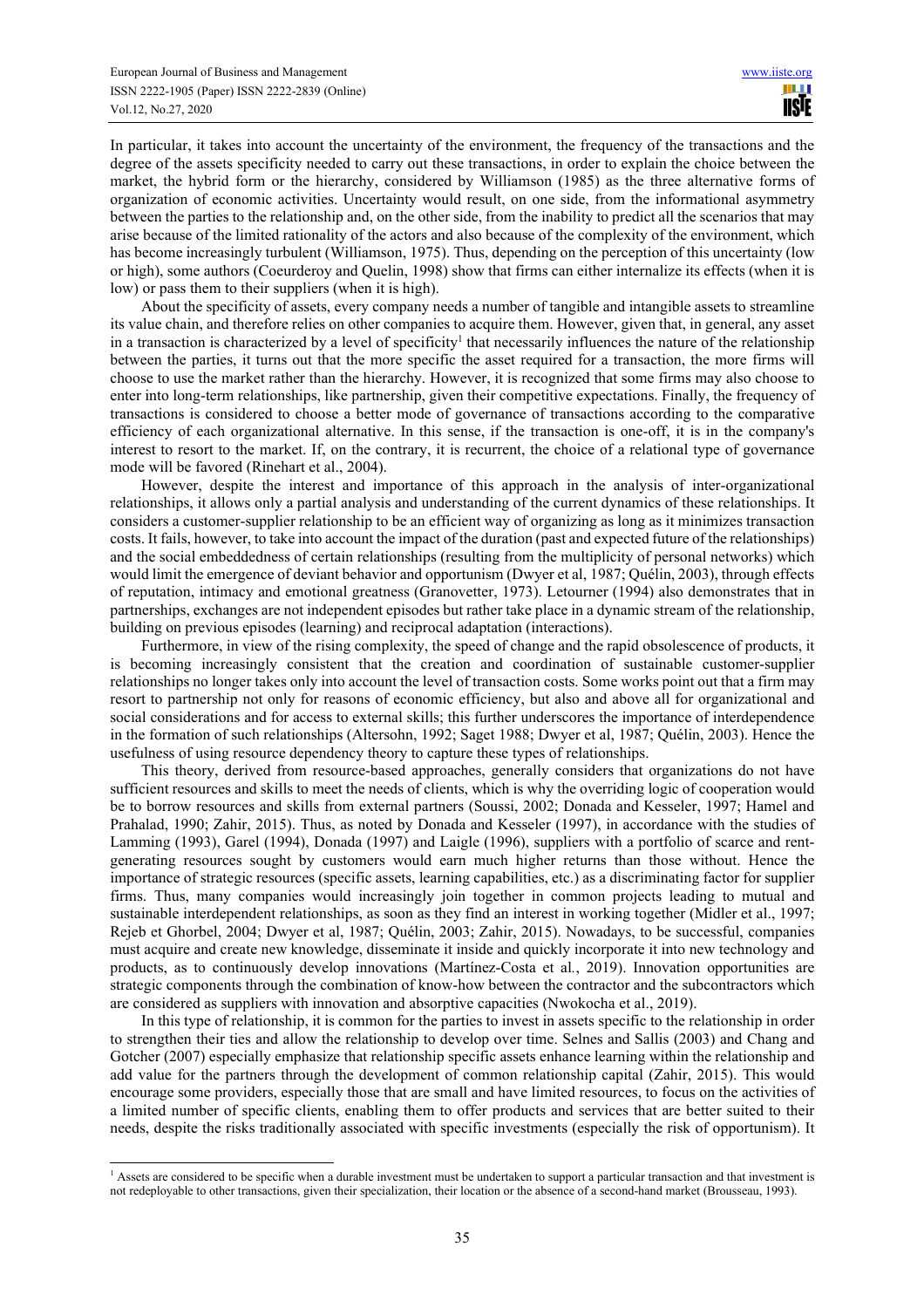should be noted, however, that as the number of clients decreases, relationships would tend to become more exclusive, and the threat to the supplier of developing specific skills and assets that are difficult to redeploy to other relationships would become more serious and would increase the supplier's dependence on its clients (Baudry, 1995). Altersohn (1992) even points out that if power relations are in favor of the customer, he may well impose certain excessive constraints on his supplier, thereby accentuating the perverse effects of dependence. In these circumstances, the risk is much greater for suppliers who choose a strategy of exclusive commercial relations with a single customer, because of the highly specific nature of the assets they are led to develop in the context of this relationship. Then, we see trust as a very important factor in collaborations and at low level of trust, it might cause value co-destruction (Järvi et al., 2018). Mainly in nowadays context where firms share specific assets and capabilities which are key ingredients for innovation (Zahir, 2015; Palumbo & Manna, 2018; Collinson & Liu, 2017).

In the case of disagreement or opportunistic behavior on the part of their clients, suppliers may find themselves in a situation that is difficult to control, ranging from a complete and sudden cessation of activities to a complete overhaul of their offer and business strategies. The use of a series of organizational changes in such a situation sometimes proves to be indispensable for survival.

## *2.2. The maintenance of organizational changes: a leveraging factor for developing and stabilizing customersupplier relations*

As the survival and sustainability of a company is closely linked to its capacity to adapt to environmental change and its ability to satisfy all its various resource providers (Carton and Hofer, 2006; De La Villarmois, 2001; Shurweryimana, 2015), the establishment by a supplier of lasting partnership relationships with its various stakeholders is one of the sources of its sustainability. Evolutionary theory, devoted to the dynamics of the evolution and transformation of firms in response to environmental pressures, through a process of selection, retention and variation within a population (Nelson and Winter, 1982; Hannan and Freeman, 1977), emphasizes that only those entities that are able to adapt and adopt some active behaviors within the population resist its selective pressure (Arena and Lazaric, 2003; Stoelhorst and Bridoux, 2006). However, for a supplier in an exclusive commercial relationship with a single customer, it is more difficult to develop strong capacities to adapt to persistent environmental variations (Shurweryimana, 2015). This is because of the path dependency and organizational inertia (Hannan and Freeman, 1984; Nelson and Winter, 1982) that result from the high specialization of its assets and relational behaviors (focused on a single customer). Indeed, companies only learn on the basis of what they already know (Cohen and Levinthal, 1990; Zahra and George, 2002), which is why the evolution of a supplier engaged in a single relationship with a single customer cannot be random but rather grounded in very specific trajectories resulting from the skills it has previously accumulated (Ayerbe and Fonrouge, 2004; Schlink, 2006; Soulas, 2006; Shurweryimana, 2015). In some cases and over time, this situation can lead to a certain organizational myopia on the part of the supplier with respect to the evolution of business practices within its environment, which can increase the risk of being overtaken by competitors (Dosi and Nelson, 1994; cited by Sapprasert, 2008b; Shurweryimana, 2015) and then succumbing to environmental selection (Cyert and March, 1963; Romanelli and Tushman, 1994).

In order to overcome such difficulties, the supplier should reduce the specialization of its assets generally dedicated to a single customer and make its organization receptive to the behavior of other entities in its environment, in order to lessen the possible risks of organizational inertia and/or environmental selection (Shurweryimana, 2015). The development of dynamic routines (Nelson and Winter, 1982), known as firms' abilities to generate newness (Schlink, 2006; Quach, 2006), is more important in this case; these routines enable suppliers to often question their operations and routines in order to generate new skills (Doz, 1994). In this perspective, the contributions of the theory of "change readiness" can be useful. Successful implementation of a change often implies the introduction of something new into the organization or its routines. In that line, the change readiness theory maintains that resistance or blockages can slow down or precipitate the failure of the change. This is due in particular to the inertia of certain contextual components of the organization (Kamaruddeen et al., 2009), such as its history, culture, structures and management systems, without forgetting the human dimension, which is crucial in terms of resistance to change (Perret, 1996). This approach thus proposes that instead of trying to control the change process by steering it, the essential thing is rather to create the organizational conditions necessary for its success (Soparnot, 2009). More concretely, it advocates rooting change in organizational processes (Armenakis et al., 1993), making it continuous and permanent so that it becomes routine (Brown and Eisenhardt, 1997) and appears to employees as a necessary solution to cope with the constraints of environmental adaptation and the sustainability of the company (Perret, 1996). The present research is part of this path and shows how two Moroccan SMEs, which were initially engaged in exclusive customer-supplier relations with a single customer, were able to reorient their strategies and evolutionary trajectories in order to get rid of their relational dependency and, above all, to face their problems of organizational inertia inherited from their previous relations, while improving their performance.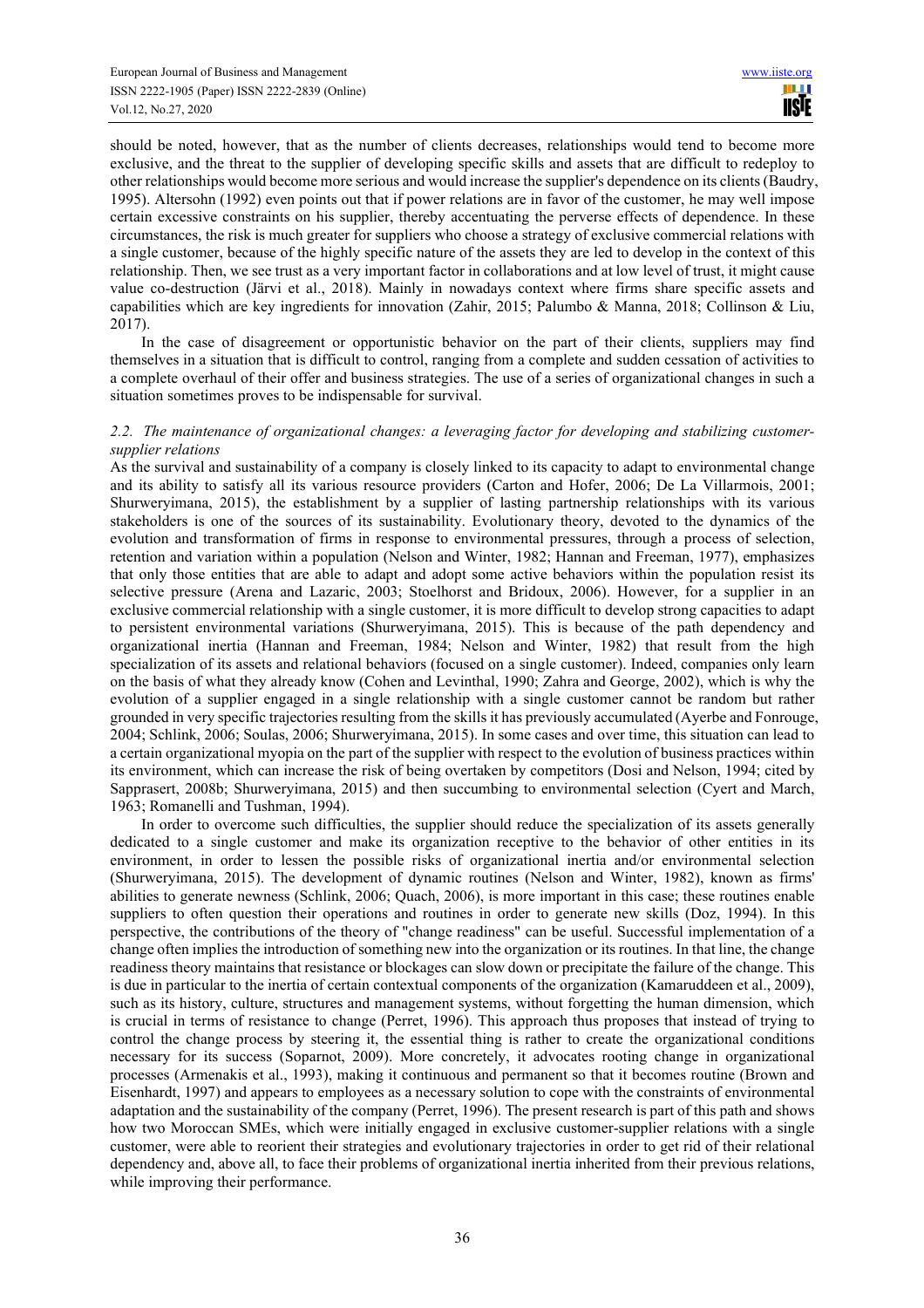# **3. Research methodology**

Our research is fundamentally exploratory in nature and focuses on analyzing and understanding how, in a crisis situation resulting from a failing customer-supplier relationship, SME suppliers can successfully achieve their strategic repositioning through organizational change. In order to meet our research aims, a qualitative approach based on two case studies (automotive and textile industries) was selected. The choice of the qualitative approach is justified both by our interest in deepening the analysis of the phenomenon but also and above all by the complexity and exploratory nature of the research problem. Data was collected through three sources<sup>1</sup>, namely the semi-directive interviews, internal documents and non-participant observation. Table 1. Characterization of the SMEs studied

|                | Company " Auto "             | <b>Company " Textile "</b>                 |
|----------------|------------------------------|--------------------------------------------|
| Activity       | Manufacture of plastic parts | Manufacture of high-end men's trousers     |
| Creation date  | 2006                         | 1999                                       |
| Staff          | Less than 100 employees      | 200 permanent employees                    |
| Turnover (DH)  | Approximately 70 million     | Approximately 35 million                   |
| Market clients | Automobile manufacturer      | Well-known Multinationals companies in the |
|                |                              | fashion industry                           |
| Location       | Casablanca                   | Casablanca                                 |

The data analysis method we have chosen was inspired by the approaches proposed by Miles and Huberman (2003), Wacheux (2003) and Thiétart (1999). It consists of classifying the empirical material collected based on themes selected through the interview guide. After categorizing the collected data, we used the technique of thematic data analysis to construct our results. Table 2. List of interviewees

| 1.00002.100001110011000000 |                              |                                            |
|----------------------------|------------------------------|--------------------------------------------|
|                            | Company " Auto "             | <b>Company " Textile "</b>                 |
| Activity                   | Manufacture of plastic parts | Manufacture of high-end men's trousers     |
| Creation date              | 2006                         | 1999                                       |
| Staff                      | Less than 100 employees      | 200 permanent employees                    |
| Turnover (DH)              | Approximately 70 million     | Approximately 35 million                   |
| Market clients             | Automobile manufacturer      | Well-known Multinationals companies in the |
|                            |                              | fashion industry                           |
| Location                   | Casablanca                   | Casablanca                                 |

## **4. Main results of the research**

## *4.1. Strategic choices adopted and effects of the dependent situation*

At the date of creation, the relationships between the SMEs studied and their main customers were characterized by a high degree of dependence, in the sense that the share of turnover generated by these relationships exceeded 95% in both cases. This led these SMEs into a crisis situation after a few years, especially when the key clients decided to break off their relationship in favor of other more competitive suppliers.

4.1.1 Nature of the studied relationships: towards total dependence

As noted earlier, the relationships analyzed in this research were initially characterized by a high level of dependency. This situation of total dependency led the SMEs to face a number of problems, especially through the crises of 2005 and 2008, which led to a drop in orders. Given the almost exclusive commercial relations of the two SMEs with a single customer, their investments have always been dedicated and committed to serve only the expectations and production of goods of the one main customer. After a few years of collaboration, the breakdown of the relationship with their respective main customers, especially at the height of the economic crisis, led to serious problems, particularly financial, as they were unable to make profit on their project. Moreover, these clients demanded from their suppliers to undertake new investments in order to accompany them in their development. This seemed impossible because they were SMEs which often suffer from a lack of resources and means. Additionally, in that context, the evolution of their level of activity also shows the effect of this risk of strong dependence, as these SMEs were subject to fluctuations in their customers' orders, which often disrupted their internal planning and organization.

Similarly, it appears that the relationship between the customers and these two SMEs was characterized by customer dominance, mainly due to their weight in the overall turnover of these two entities. Interviews with officials tend to show that the clients of these SMEs adopted a strategy of coercive influence, in that they imposed certain constraints and required certain rules and procedures to be established. It thus appears that the customers had power over these suppliers and consequently obliged them to align themselves with their requirements and

<sup>1</sup> It should be pointed out that the main technique used for data collection is semi-directive interviews with the various managers of the company.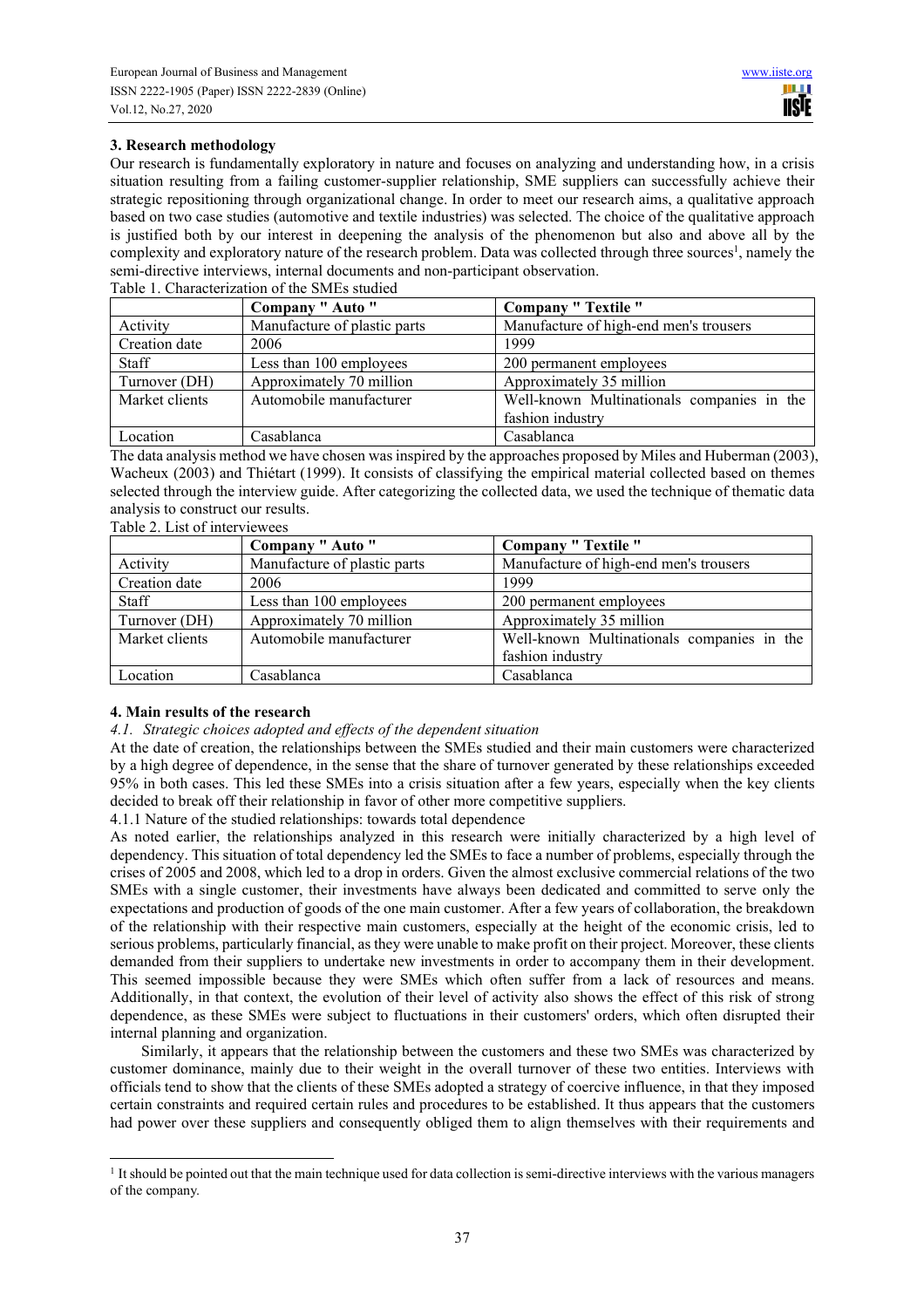benchmarks, through mainly formal controls on results and work processes. In the same line of ideas, it is perceived that there was a domination effect when managing disputes between the parties. The analysis of the evolution of their relations shows that the studied SMEs experienced tensions and sometimes difficult moments when clients always tried to impose their own analysis and interpretation on the points that were causing problems.

Another consequence of this total dependence on a single customer is the lack of monitoring activities and practices, as in both cases, the SMEs studied focused more on the satisfaction of the main customer, especially in the early years of existence (before the relationship broke down), and did not integrate into their culture the need to set up monitoring practices, possibly to prospect for new markets. Similarly, for each of the two SMEs, customer specialization led to a strong specialization of assets and skills, which were always designed to meet only the needs of the main customer, and then greatly weakened any possibility of developing their innovative capacities. For example, in the case of the "Auto" company, all assets were exclusive to the automotive sector, which caused many redeployment problems when the relationship was terminated. A series of adjustments and adaptations were necessary to develop new response capacities, according to new needs from industries other than the automotive sector. As result of these weaknesses, both in their skills and in their capacity for innovation, these SMEs lost their attractiveness in regard to their competitors. Expressly, the breakdown of their relationships and their customers' recourse to other suppliers was motivated by their inertia and rigidity, which no longer met the needs of the market and the conditions of competitiveness within the two sectors studied.

Thus, in order to face these difficulties caused by dependence on a single market and customer, the managers of the two SMEs decided to reconsider their strategies and commercial policies. A diversification of customers and products was adopted and a number of organizational changes were initiated to enable their entities to revive their competitive situations. As an example, one of the SMEs recognized that some organizational changes were essential to address some of these organizational difficulties, especially as this was a first experience in a sector said more demanding in terms of rigor and deadlines. Previously, these organizational problems were particularly affecting its service rate, which then disrupted the client's production line. To overcome this obstacle, changes in management, and therefore in management style, were carried out and the new appointed team was able to improve internal responsiveness and logistics performance indicators.

4.1.2 Strategic orientation Change: from specialization to client diversification

The change in strategic market orientation within the two SMEs covered in this research was a major turning point in their development trajectory. Since their creation, the two companies had devoted all their production to a single customer. Moreover, the relationship established between the "Auto" company and its client began at the creation of the company, which had been specially created to accompany the client in the development of its projects in Morocco (the investment was designed and made solely for this client). Similarly, a relational exclusivity was required by the client of the SME "Textile", before any business relationship between the parties was developed. However, during the crises of 2005 and 2008, the relations developed by the two SMEs with their clients had to be interrupted, despite their privileged nature. This provoked a deep strategic and organizational questioning in both SMEs. Their customer specialization strategies had led to organizational myopia and inertia (orientation of the company's capacities and investments to the satisfaction of the sole customer) which were no longer in line with the new strategy of the two SMEs to deal with the breakdown in their collaboration with their sole and main customers. They no longer wanted to serve a single customer<sup>1</sup> and therefore had to set up an organization adapted to a diversified customer base.

Similarly, following the global crisis and the severe competition in the two sectors studied, the two SMEs could only be part of a cost leadership strategy, as their customers were, in fact, attracted by a company's ability to continuously reduce its costs. For example, in the automotive sector, the search for productivity, combined with the need for flexibility and cost reduction, had led customers to prefer foreign suppliers, with whom they had developed experiences in several markets, rather than retaining local suppliers, who were in most cases considered unable to support them in their projects. As a result, the SMEs studied were obliged to find an organizational arrangement that gave them highly competitive productive capacities in order to attract and retain such clients. In addition, these SMEs also had to demonstrate a capacity for innovation in order to be able to respond properly to the required standards in terms of quality levels. A logic of continuous improvement in production processes and in organization was therefore a natural requirement for them.

It should also be stressed that the strategic importance the studied companies gave to their human resources, as a factor of competitiveness and sustainability, has led these entities to include HR practices in their strategic agenda, focusing primarily on employee motivation, loyalty and involvement.

Likewise, in order to be able to respond adequately to customer expectations, the two SMEs have become aware of the importance of the performance of industrial equipment in both sectors. They have therefore made considerable investments to modernize their production apparatus, through the acquisition of new machinery and

<sup>&</sup>lt;sup>1</sup> The "Textile" company focused on finding new customers in other countries and the "Auto" company opted to adapt its offer to the new expectations of other local customers. For example, by 2013, the "Auto" company was already developing new technical products for other industries (industrial packaging, household appliances, sanitaryware, etc.).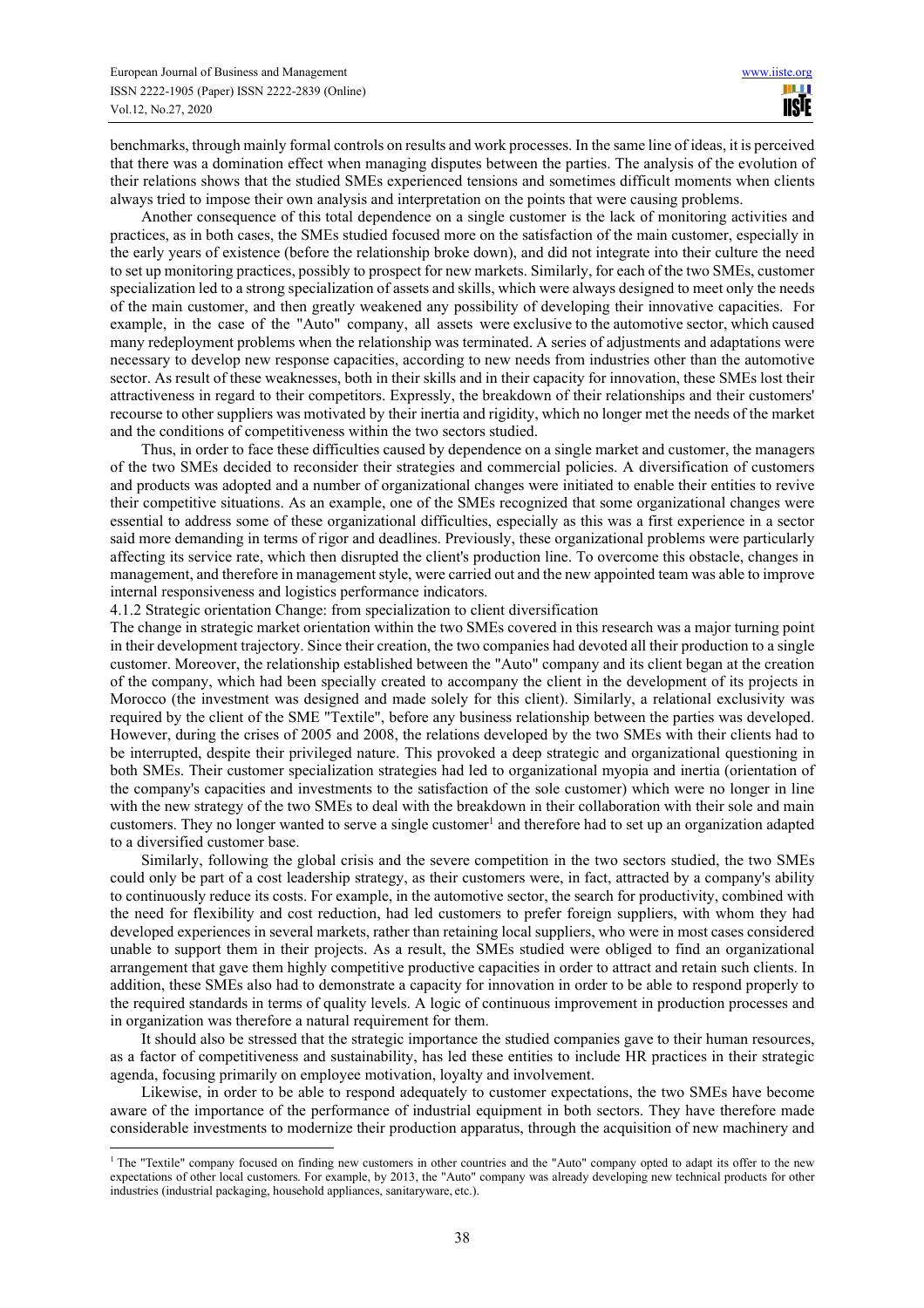technologies, new equipment, etc. In the case of the "Auto" SME, the manager even considered appropriate to build a new and entire production unit dedicated specifically to the automotive sector. In general, these various investments and acquisitions often required organizational adjustments, particularly in terms of training or recruitment of new skills. However, it should be noted that although these new assets had advantages in terms of cost and quality control, they also increased dependence on customers and the business.

## *4.2. Organizational change levers hosted*

Today, it is clear that organizational change, whether in an SME or in a large company, can only take place through the availability and mobilization of significant resources. All of the managers interviewed for this research underline the fundamental importance of financial resources in order to be able to remedy the many difficulties that had hindered the evolution and dynamics of the relationships studied. For the "Auto" company, for example, given its affiliation to a Group of companies, the mother company provided financial support to enable it to face its difficulties and to carry out the adaptations and organizational changes necessary to support its new strategic direction. It was the same for the textile company, where its manager had to draw on his personal and family resources to support the organizational revitalization project of his entity.

In addition to financial and human resources, the management teams have also been important levers in driving the changes in the two SMEs. For example, the passion of the head of "Textile" SME for his job and his network were essential catalysts for the innovations and changes made in his organization. They have enabled him to develop a willingness to continually surpass himself and to always strive for the best, as the demands of the business have encouraged him to constantly question his organization and managerial practices in order to align himself with international competitiveness standards.

Furthermore, the analysis of the data highlights the crucial importance of management style in the success of business relations with customers, through its role in involving employees and in driving the changes and adaptations necessary to meet customer expectations. Above all, it has been crucial in ensuring a social climate that motivates and retains employees and establishes friendly social relations, which has supported and made possible the success of the made changes. The case of "Auto" SME is a good illustration, which has had three types of leaders since its creation to make its change project a reality. Initially, the first team adopted a rigid management style, inherited from its experience with car manufacturers, who often display principles based on rigidity and bureaucracy, given the size of their organizational structures. These problems of rigidity also persisted after the arrival of the second director, who also came with the automotive sector mindset, due to his experience in this business. The management team believes that this director focused on the project and neglected the social aspect, particularly working conditions and interpersonal relations, which were crucial to the success of the change. In the end, it was with the last director, who was the bearer of a change project affecting the organization as a whole, that the company managed to put in place a managerial and social framework that would enable it to carry out its mission successfully. The testimony of the HR manager is in line with this: "... today, "*thanks GOD", we have a CEO who takes the social side of the staff into consideration, he sympathizes with people. You can feel that senior management is there, it is involved, he wants to make changes for the good of the company"*. In this perspective, the main challenge for the management team was to improve internal communication and to mark a break with the management style that had dominated the company's operations since its creation. This change in management style has been accompanied by other changes, especially organizational changes, with the recruitment of skills capable of establishing a management style that meets the requirements and culture of the automotive sector, in particular the importance given to risk and proximity management, etc.

Both SMEs also favored the use of local resources. To overcome their internal shortcomings, the two enterprises entered into organizational support partnerships with external players. In particular, they joined the INMA program, set up by the Ministry of Trade and Industry to help Moroccan companies improve their internal operations. Similarly, they also asked their clients to provide them assistance in terms of improving and integrating new knowledge. The exchange of personnel between the parties seems to have been favored within the framework of the studied relations, especially to improve the sharing of experiences and to promote the appropriation of tacit knowledge.

## *4.3. Organizational changes led by the two SMEs*

## 4.3.1 Organizational Restructuring

In order to get out of the problems that have hindered the evolution of their previous relationships with their unique clients, the studied SMEs have undertaken a series of actions and changes. Analysis of the collected data from the two SMEs reveals their commitment to a number of new quality management practices to adequately meet customer expectations. Considering that quality is more in demand on the market and aware of its importance in the supplier selection process, the managers of both companies have proceeded to the certification of their entities (ISO 9001 version 2000 for the textile SME and ISO TS 16949 for the automotive SME). The main objective of this commitment was to be in line with the requirements of their environment. To this end, a process based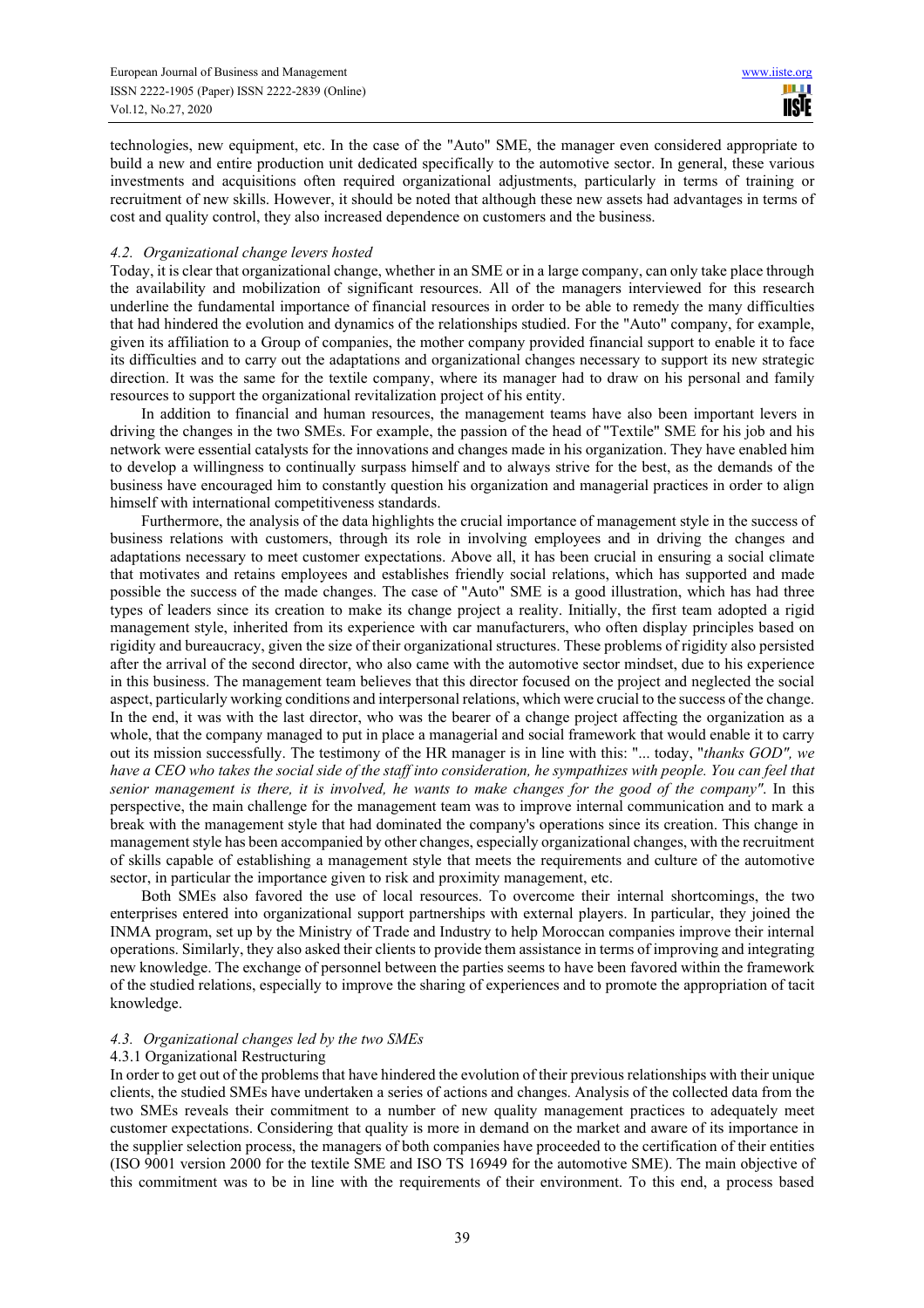operation was adopted to detect, as closely as possible, any malfunction likely to affect the dynamism and organization of their companies. Practices aimed at continuous improvement were therefore encouraged by both companies. For example, they have begun to encourage all their employees to systematically question themselves to improve their practices, while motivating them to propose new ideas and improvements deemed necessary for the good conduct of the company. In the same vein, a permanent formalization of good experiences has been introduced, in order to support learning and knowledge sharing efforts. This effort of codification has notably been encouraged in order to avoid the recurrence of mistakes made in the past.

Similarly, the institutionalization of the coordination of relations with the main clients has been established within the two SMEs studied. Weekly meetings with each client were set up to allow exchanges on the progress of orders, problems encountered each week, actions taken or to be taken, etc. The meetings were held at the end of each week. Regular visits to customers were also planned to increase the transparency of each company towards them and, above all, to enable them to make suggestions that could be used to improve their processes. In the same vein, business development practices have been strengthened by appointing a manager to prospect new markets, in order to avoid reliving the negative experiences of the past (breaking off relations with the sole and main client). The implementation of a new information system was also necessary in the sense that it constitutes one of the indispensable tools for mastering management and coordination, both internally and with the external environment.

The organization of production was also reviewed within the SMEs studied. As they are commonly engaged on items, generally requiring increasingly shorter delivery times, the two entities undertook to reason their production in terms of the number of items manufactured per hour, in order to be able to improve their production rates. To this end, they each set up a methods department, the aim of which was to develop new methods to better organize production processes in order to produce the quantities ordered on time and at lower cost, while maintaining a better level of quality.

In addition, in order to allow the organization to function properly and to make decision- making more fluid, a decentralization process of power and empowerment of intermediaries has been initiated in the two SMEs. This internal operating logic has made it possible to adopt a working mode in semi-autonomous and above all multifunctional work teams, making it possible to improve learning and the sharing of experience and knowledge. In the same vein, internal continuous improvement meetings have been set up. For example, in the "Auto" company, many meetings are held at several levels: between the team leader and the operators; between the production manager and the team leaders; between the plant manager and the heads of functions; between the plant manager and the general manager, etc.

Finally, a reinforcement of skills, through the recruitment of new managers, accompanied the changes made by the two SMEs, in order to have qualified human resources with the prerequisites to succeed in the requirements of that specific context.

4.3.2 Culture change and institutionalization of certain practices

Aware of the speed of change in their fields (textile and automotive), and by a desire to avoid risks, the two studies companies have initiated a continuous prospection of sectoral and competitive developments, in order to remain competitive on the market. This has been materialized by the initiation of monitoring practices and by the participation of these SMEs in various trade shows, both locally and abroad, while maintaining permanent contact with public and associative actors in the field. This has enabled them to constantly collect the information useful for their improvement in order to keep themselves up to date on a regular basis. The nomination of a sales manager within the two entities is also part of this logic of monitoring and understanding market needs.

The two companies have also set up dashboards to manage costs and processes. The objective at this stage was to partially overcome the uncertainty inherent on order processing and delivery. A follow-up of performance indicators, both technical and logistical, was necessary to guarantee the proper fulfilment of orders. Likewise, to improve costs and lead times, the companies set up, on all their production lines, stations for the systematic detection of assembly defects, in order to reduce errors and quality defects. Finally, to further reduce delivery delays, it was decided to introduce an inter-organizational information system with customers, to enable effective monitoring of deliveries.

In terms of support, the two SMEs have put in place procedures for feedback. For example, during the integration of a new operator, the quality department carries out a presentation session of possible defects, through photos, in order to reduce the risk of their recurrence. Socialization practices are also adopted, with each operator being asked to observe his predecessor in his daily action, especially during the first days of integration. The objective of this first phase of the integration process is to show him/her the work approach and the various possible defects. During the second phase, the operator begins the execution of tasks while being monitored and evaluated on his efficiency and performance.

Systematic use of training has also been ratified in order to update, reinforce or constantly enhance employees' skills. It was decided to set a budget and a special training program at the beginning of each year, in agreement with all employees, according to their needs and preferences, while taking into account customer expectations. Training is conducted, depending on the case, either internally or externally, under the supervision of company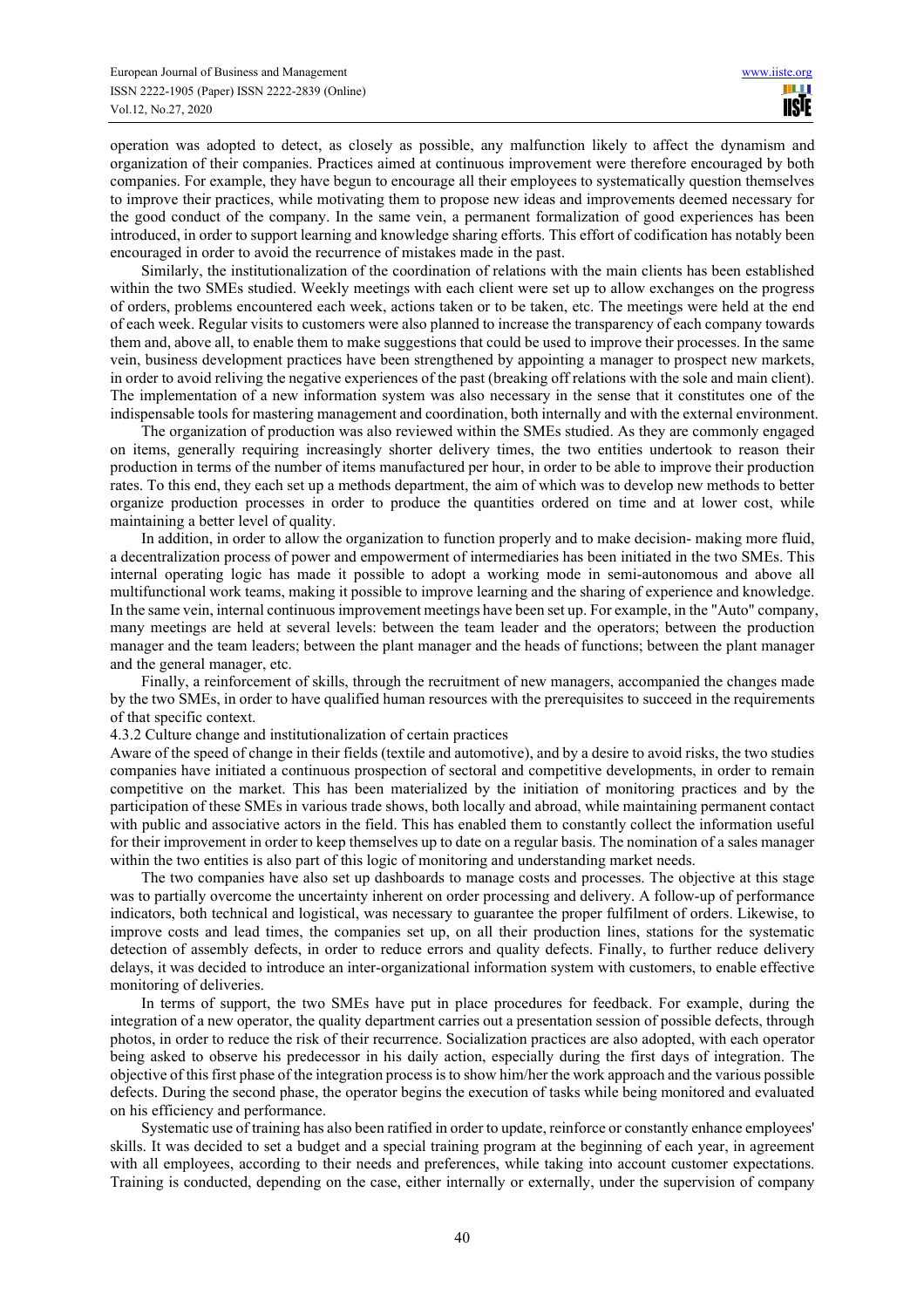managers or external experts, mainly those from customers or the INMA.

In addition, in order to respond effectively to occasional skills shortages, the two companies decided to implement employee skills and agility maps, so that their main abilities and maneuver possibilities could be assessed. These maps, which are regularly updated, enable these entities to manage unforeseen events, absences or periods of high production. Specific training to increase employee skill's flexibility has been introduced for this purpose. Likewise, before each operator is stated autonomous, it was decided to exercise him/her through all the positions in order to learn the skills and knowledge necessary for their execution.

#### *4.4. The changes impacts*

The organizational changes made by the two SMEs have helped to overcome some of the difficulties encountered in the evolution of their former single-customer relationships. Productivity and service levels have improved significantly as a result of the efforts made by all stakeholders. For example, in the case of the "Auto" company, managers believe that the organizational changes made, with the arrival of the new management team, have resolved the supply problems that previously caused delivery delays. Indeed, the analyses show that the SME was able to capitalize on its experiences to establish a new policy that allowed it to develop new relationships with new customers from other industries. The rigor and the level of requirements linked to the automotive sector undoubtedly contributed to the development of the company's adaptability, as the SME managed to find, in a short period of time, new markets to reduce the weight of the activity exchanged with the car manufacturer.

Also, the organizational changes undertaken by the two SMEs have resulted in an improvement in the social climate and internal relations, with a reduction in tensions and an increase in friendliness and internal cohesion. This atmosphere, in synergy with the employee benefits and profit-sharing practices put in place, has fostered the emergence and increased dedication of employees, a decrease in absenteeism and an increase in their involvement. As a result, the stability of the organization has been strengthened. It is also noted that with the organizational changes carried out, the dominant culture within the companies studied has considerably evolved towards the promotion of values built on mutual aid, cooperation, team spirit, sharing, recognition and performance, etc. As such, the structures put in place seem to stimulate learning by encouraging interpersonal exchanges, especially with company executives.

In terms of operational performance, the two SMEs highlighted an improvement in their operational skills and capabilities, following their modernization efforts which particularly led them to reduce their execution problems, to make daily operations more fluid, to further minimize time losses and quality defects, to improve the service rate of their customers, and to significantly increase their productivity. This has resulted in an improved sales performance, as both SMEs have been able to develop further relationships with new customers. This has reduced their dependence on a single market, which is considered dangerous especially in times of crisis.

## **5. Conclusion**

The objective of this research was to show how organizational changes can be actuated to address the problems of dependency and organizational inertia that often arise in single- customer supplier relationships. It was first highlighted that the strategic choices made by SMEs engaged in single customer-supplier relationships can have a certain influence, sometimes negative, on the way they operate and organize themselves. As shown in the following figure, we have, in fact, observed that in certain situations, particularly when the assets needed to make exchanges a reality are too specific, the SMEs studied have forgotten to keep an eye open on the evolution of practices in their environment, focusing only on the skills needed in their relationship. This strong focus on the sole relationship with their clients has led to a certain rigidity and organizational inertia in their ways of doing things and in their skills, which has been detrimental to them subsequently. The SMEs lost their markets and had to resort to several organizational changes in order to get by, after having reoriented their commercial strategy (customer diversification). This is because of not having been able earlier to follow the market trend in order to offer competitive skills.

Although these results cannot be generalized in view of the limited number of the study cases treated, they do have the merit of highlighting the perverse effects of customer-supplier relations marked by a strong dependence of the supplier on a single customer. They show that partnership relationships are not always longlasting but are imbued with a certain rationality, which can lead one of the players to turn to other partners with varying degrees of performance.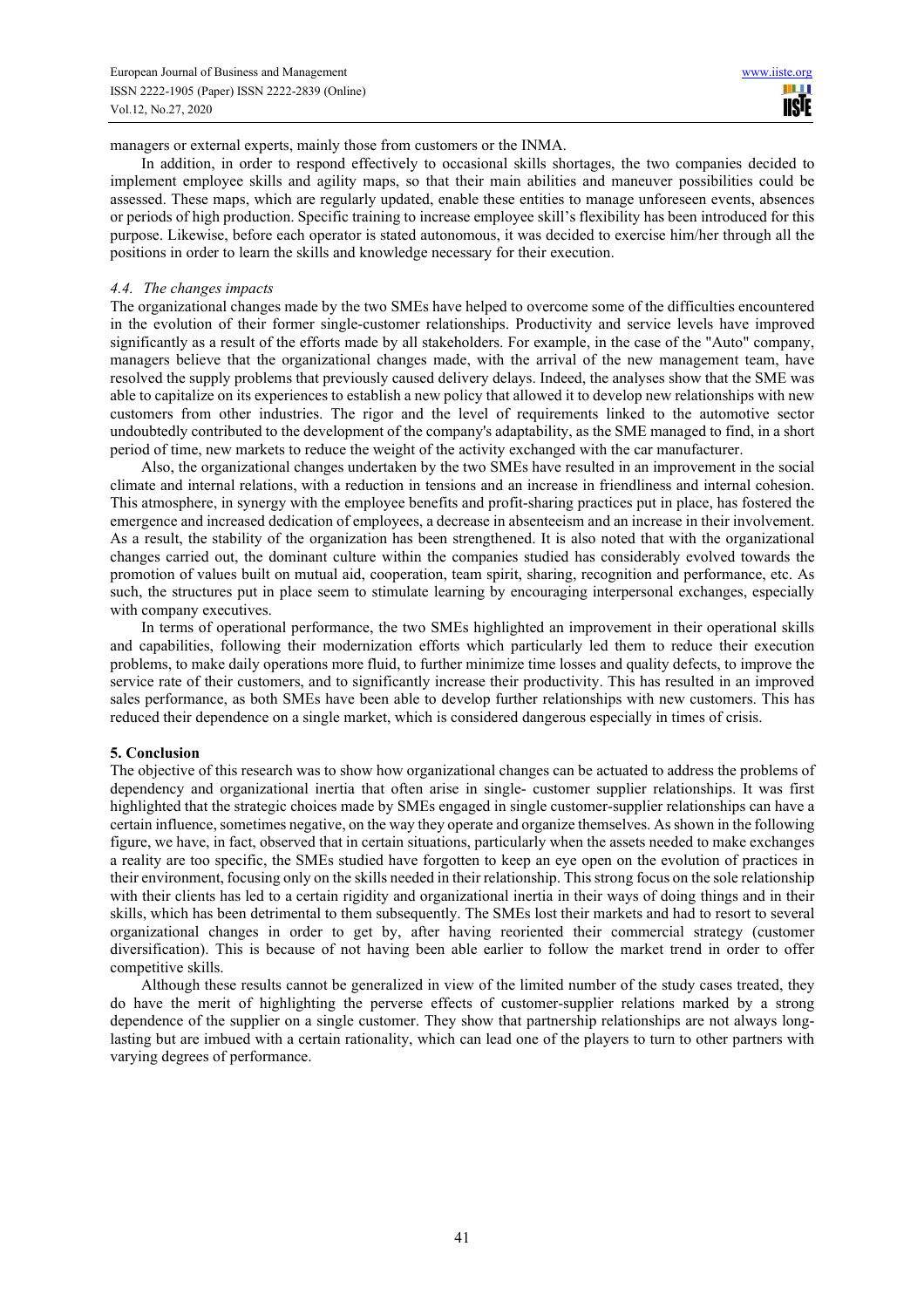

Figure 1. Conceptual model

For suppliers involved in single customer-supplier relationships, this implies limiting their strong focus to the customer's requirements and needs, even when the relationship seems advantageous. A good strategy would be to develop other skills and extra-relational capacities that would enable them to bounce back in case of a break-up. For future avenue, as highlighted by Liu et al*.*, (2017), it is relevant to consider the value of the relationship between the contractor and the subcontractor in comparison to trust and commitment approach.

## **References**

Alimadadi, **S.**, Bengtson, A., Salmi, A. (2019). Disruption, dissolution and reconstruction: A dialectical view on inter-organizational relationship development. *Scandinavian Journal of Management 35(3), 101047.* 

Altersohn, C., (1992). De la Sous-traitance au partenariat industriel, Editions l'Harmattan, Paris.

- *American Sociology Review, 49*(2), pp. 149-164.
- Arena R. and Lazaric n., (2003). Nelson and Winter's Evolutionary Theory of Economic Change. Une analyse économique réprospective, *Revue économique,* vol. 54, No. 2, March 2003, pp. 329-354.
- Armenakis A.A. et al., (1993), Creating change readiness for organizational change,
- Ayerbe C. and Fonrouge C., (2004). La pérennité de l'activité innovante : une lecture cognitive, *Proceedings of the 13th International Conference of the International Association of Strategic Management (AIMS),* Le Havre, 1-3 June.
- Baudry, B., (1995). L'économie des relations interentreprises, Editions La Découverte, Paris.
- Brousseau, E., (1993), La théorie des contrats : technologies de l'information et
- Brown S.L. et Eisenhardt K.M, (1997), The Art of Continuous Change: Linking Complexity Theory and Timepace Evolution in Relentlessly Organizations, *Administrative Science Quarterly*, Vol. 42, pp. 1-34.
- Chang, H.K.,. et Gotcher, D.F., (2007). Safeguarding investments and creation of transaction value in asymmetric international subcontracting relationship: the role of relationship learnin and relational capital, Journal of Word Business, 24(4), pp. 477- 488.
- Coeurderoy, R., and Quelin, B., (1998), La théorie des coûts de transaction : fondements théoriques et applications managériales, Repenser la stratégie : Fondements et Perspectives, H. Larocheet J.-P. Nioche(eds.), Vuibert, Paris.
- Cohen W.M. et Levinthal D.A., 1990, Absorptive capacity: a new perspective on learning and innovation, *Administrative Science Quarterly***,** vol. 35, pp. 128-152.
- Collinson, S., & Liu, Y. (2019). Recombination for innovation : Performance outcomes from international partnerships in China: Recombination for innovation. *R&D Management*, *49*(1), 46‑63.
- coordination interentreprises, Paris: Presses universitaires de France.
- Cyert R.M. et March J.G., (1963), *A behavioral theory of the firm***,** New Jersey, Prentice Hall.
- De la Villarmois O., (2001), Le concept de performance et sa mesure : un état de l'art, in *Les Cahiers de la Recherche du Centre Lillois d'Analyse et de Recherche sur l'Evolution des Entreprises,* April 2001.
- Donada, C., and Kesseler, A., (1997). Partnership: Myths and realities for suppliers: an empirical study in the automotive industry, Proceedings of the International Conference on Co-operation, Luxembourg-Nancy, pp. 1-18.
- Doz Y., (1994), Les dilemmes de la gestion du renouvellement des compétences clés, *Revue Française de Gestion,*  (97), January-February: 92-104.
- Dwyer, F.R., Schurr, P.H., et Sejo, O., (1987). Developing Buyer-Seller Relationships, Journal of Marketing, Vol. 51, No. 2 (Apr., 1987), pp. 11-27
- Granovetter, M., (1973). The strength of weak ties, American Journal of Sociology, Vol.78, 1360-1380.